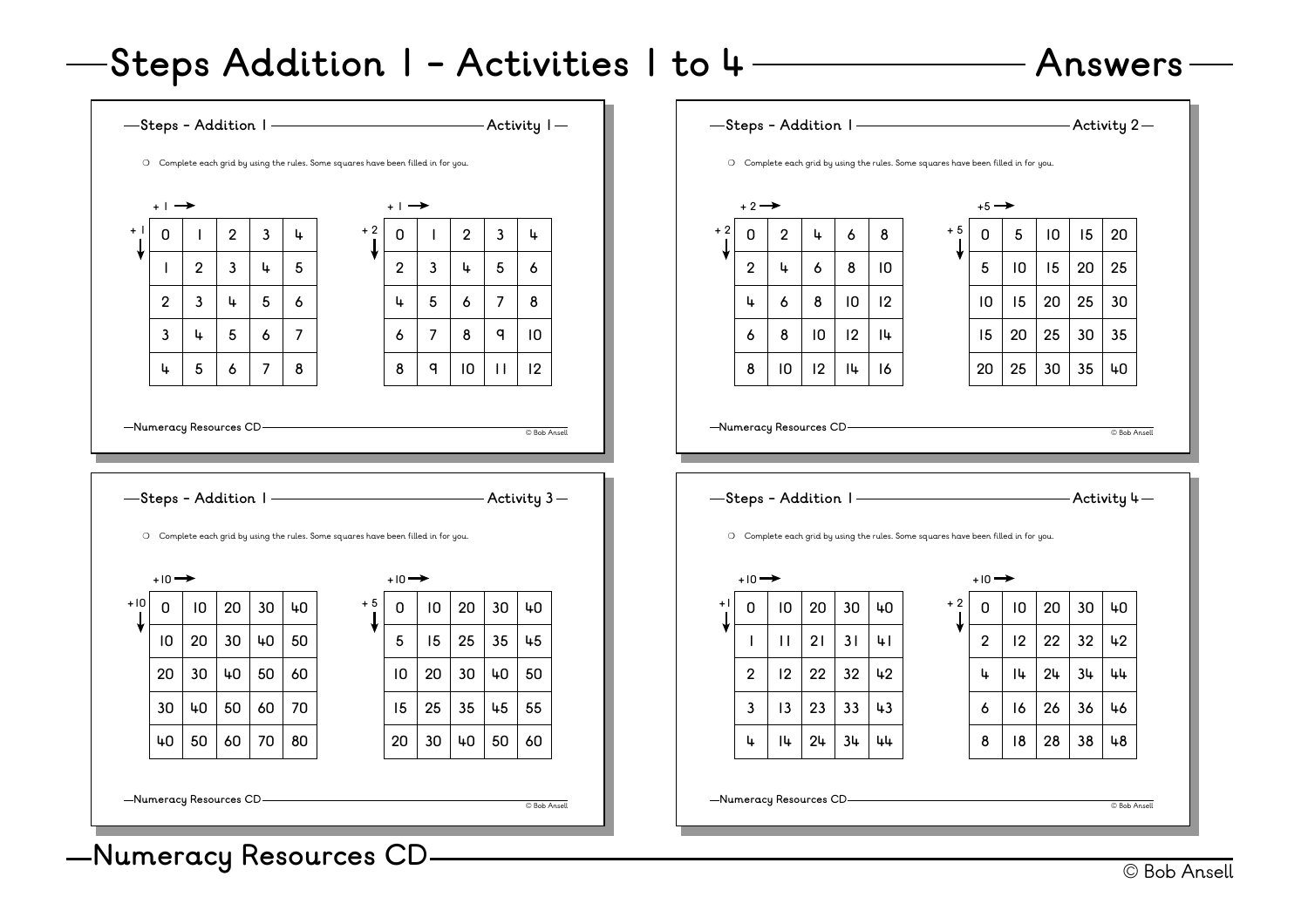|                | $\overline{2}$ | $\overline{3}$ | 4 | 5 |
|----------------|----------------|----------------|---|---|
| $\overline{2}$ | $\mathbf{3}$   | 4              | 5 | 6 |
| $\mathbf{3}$   | 4              | 5              | 6 |   |
| 4              | 5              | 6              |   | 8 |
|                |                |                |   |   |

**0 1 2 3 4**

**+ 1**

**+ 1**

❍ Complete each grid by using the rules. Some squares have been filled in for you.



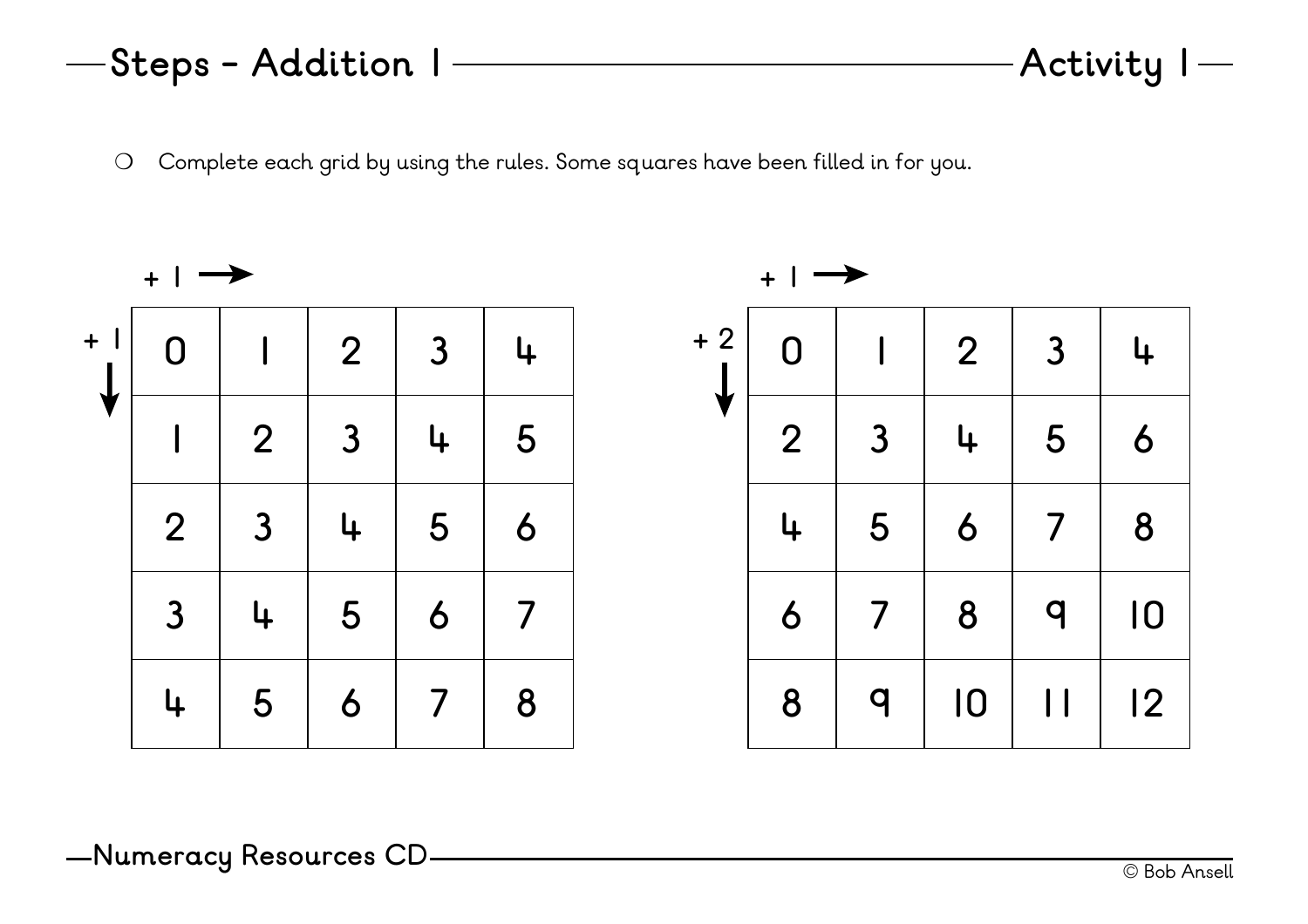**0 2 4 6 8 2 4 6 8 10 4 6 8 10 12 6 8 10 12 14 8 10 12 14 16**  $+ 2 \rightarrow$ **+ 2**

❍ Complete each grid by using the rules. Some squares have been filled in for you.

## **Steps - Addition 1 Activity 2**

| $+5$ | $\overline{0}$  | 5               | $\overline{10}$ | 15 | 20 |
|------|-----------------|-----------------|-----------------|----|----|
|      | 5               | $\overline{10}$ | 15              | 20 | 25 |
|      | $\overline{10}$ | 15              | 20              | 25 | 30 |
|      | 15              | 20              | 25              | 30 | 35 |
|      | 20              | 25              | 30              | 35 | 40 |

 $+5 \rightarrow$ 

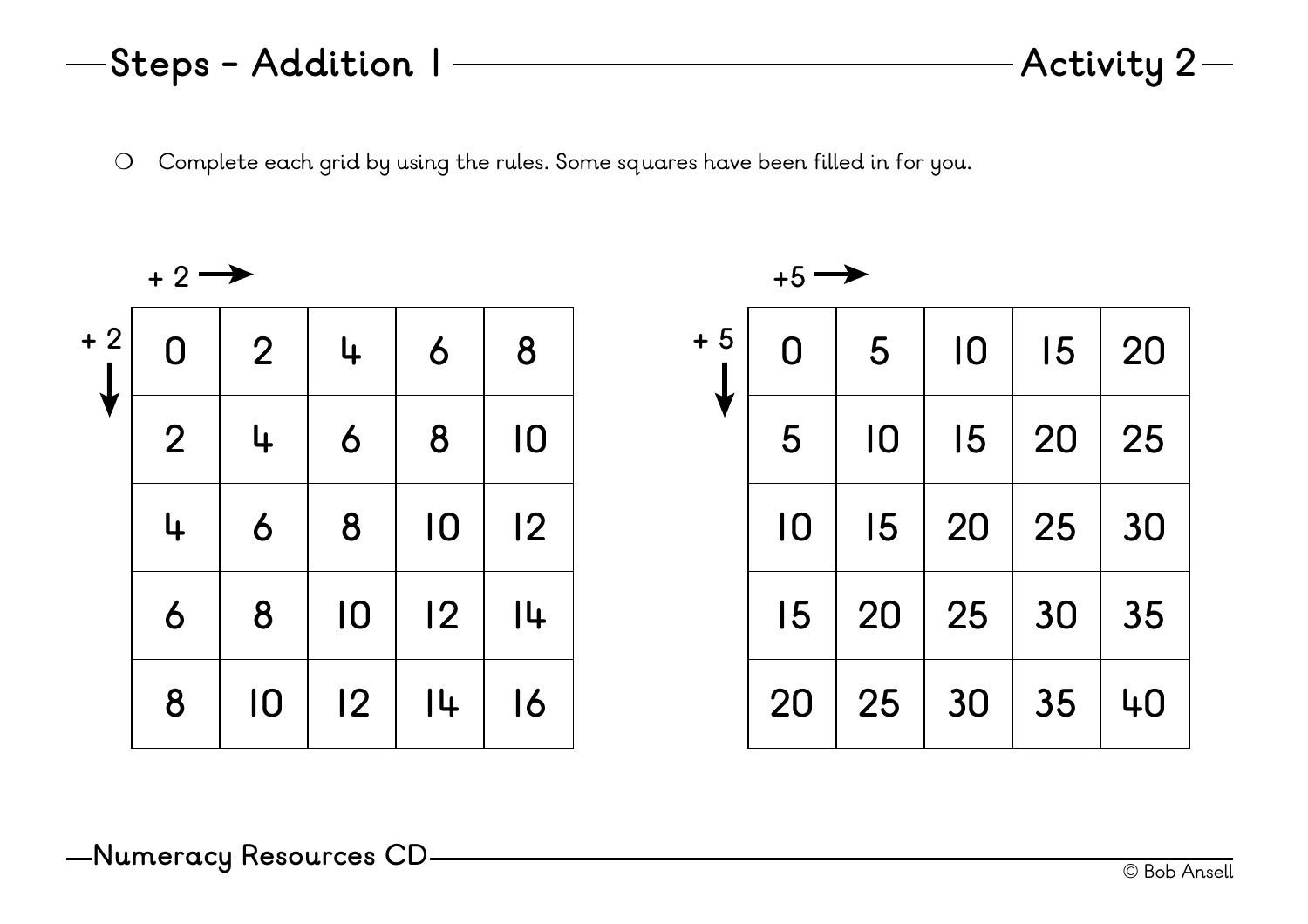❍ Complete each grid by using the rules. Some squares have been filled in for you.

**+ 5**

| —Steps - Addition | Activity $3-$ |
|-------------------|---------------|
|                   |               |
|                   |               |
|                   |               |

**+10**

| $+10$ | $\overline{0}$ | $\overline{10}$ | 20 | 30 | 40 |
|-------|----------------|-----------------|----|----|----|
|       | 10             | 20              | 30 | 40 | 50 |
|       | 20             | 30              | 40 | 50 | 60 |
|       | 30             | 40              | 50 | 60 | 70 |
|       | 40             | 50              | 60 | 70 | 80 |

|   | $+10 \rightarrow$ |    |    |    |    |
|---|-------------------|----|----|----|----|
| 5 | $\mathsf{O}$      | 10 | 20 | 30 | 40 |
|   | 5                 | 15 | 25 | 35 | 45 |
|   | 10                | 20 | 30 | 40 | 50 |
|   | 15                | 25 | 35 | 45 | 55 |
|   | 20                | 30 | 40 | 50 | 60 |